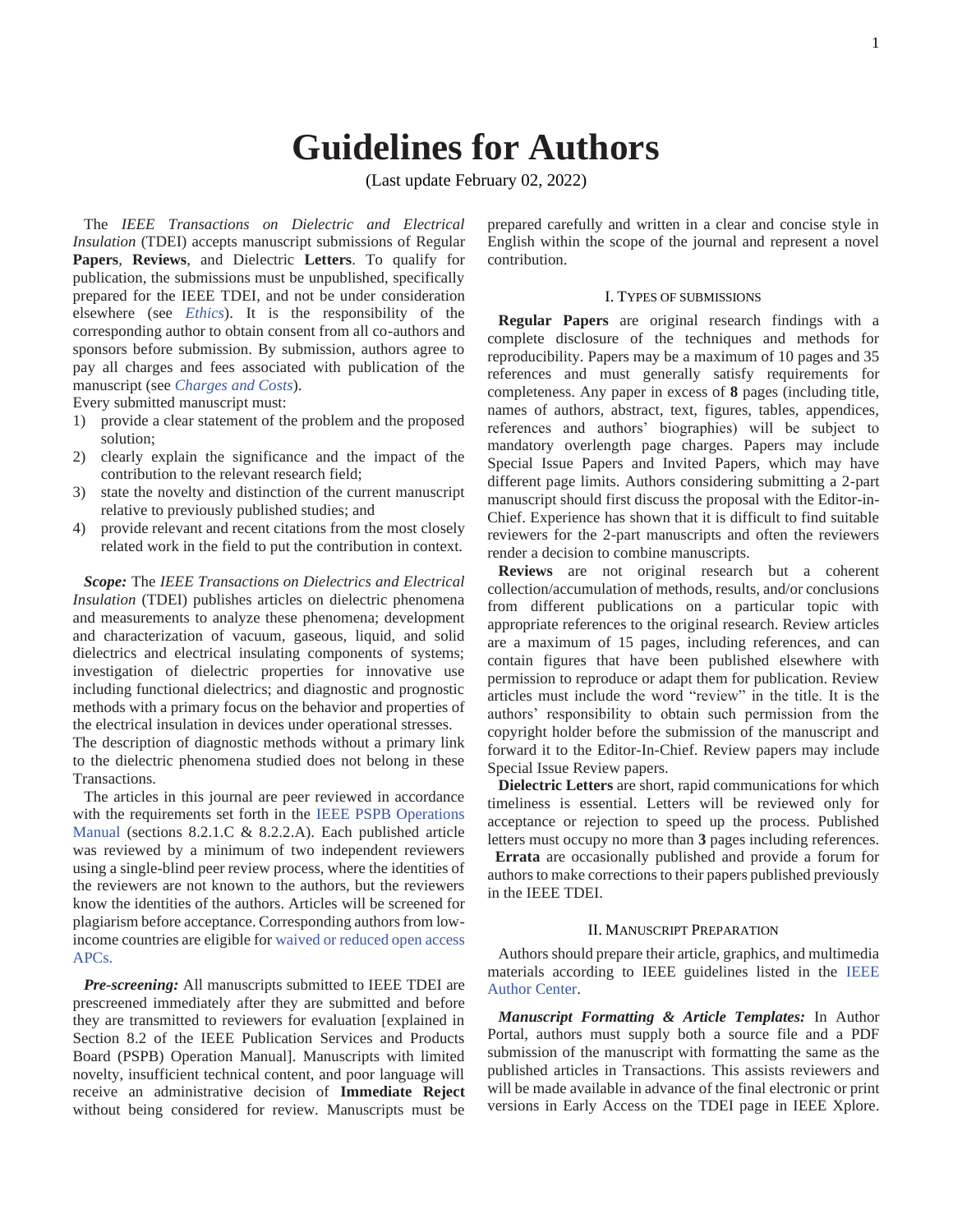Prepare your manuscript according to the article templates in the IEEE Template Selector in double-column and singlespaced format with in-line figures. Instructions for manuscript preparation, document templates for Microsoft Word, and style files for LaTeX users can be found at [https://template](https://template-selector.ieee.org/)[selector.ieee.org/.](https://template-selector.ieee.org/)

*Abstract:* The abstract must be a concise yet comprehensive reflection of what is in your article. In particular:

- The abstract must be self-contained, without abbreviations, footnotes, or references.
- The abstract must be written in present tense and should contain between 150 and 250 words.
- The abstract must be written as one paragraph and should not contain displayed mathematical equations or tabular material.
- The abstract should include three or four different keywords or phrases, as this will help readers to find it. It is important to avoid over-repetition of such phrases because this can result in a page being rejected by search engines.
- Ensure that your abstract reads well and is grammatically correct.

*Extensions of the Authors' Prior Work:* It is not acceptable to republish your prior work, including journal articles and conference papers. Authors may use conference papers as the basis for a fully developed journal submission, but the new manuscript should clearly specify the novelty of the contribution when citing the prior work. All articles published in IEEE TDEI must contain substantial additional technical material with respect to the conference article or articles of which they represent an evolution. Per IEEE Policies, Section 6.4, "IEEE's technical publications shall include original material which appears only once in the archival literature. Unusual circumstances may allow for exceptions to this policy." The appropriate procedures to be followed are specified in the IEEE Publication Services and Products Board (PSPB) Operation Manual, Section 8.1.

*English Language Editing Services:* English language editing services can help refine the language of your article and reduce the risk of rejection without review. IEEE authors are eligible for discounts at several language editing services; visit the IEEE Author Center to learn more. Please note these services are fee-**based** and do not guarantee acceptance.

# III. SUBMISSION VIA IEEE AUTHOR PORTAL

Manuscripts are accepted electronically only through IEEE Author Portal at [https://ieee.atyponrex.com/journal/tdei.](https://ieee.atyponrex.com/journal/tdei)

*IEEE Author Portal Account:* You can login to Author Portal via your existing IEEE account, otherwise you must create a new IEEE account that gives access to Author Portal. All IEEE journals require an Open Researcher and Contributor ID (ORCID) for all authors. ORCID is a persistent unique identifier for researchers and functions similarly to an article's Digital Object Identifier (DOI). ORCIDs enable accurate attribution and improved discoverability of an author's published work. The author will need a registered ORCID in order to submit a manuscript or review a proof in this journal.

*File Upload:* Upload your double-column PDF document as the **Main Body** after verifying it with the ["IEEE PDF Checker"](https://ieee-pdfchecker.org/account/login?ReturnUrl=%2F) on the IEEE Author Center Web page. You will also be asked to upload your Word or LaTeX source files. Separate figure files should not be uploaded for peer review. If any of the items from the reference list are not publicly available, a PDF version of the document should be uploaded as a **Supporting Document**. High-resolution images should be uploaded for post-production as **Supporting Documents**.

*Graphical Abstract (Optional):* In addition to written abstracts, papers may include graphical abstracts to provide a visual summary of their findings by means of an image, animation, video, or audio clip. "Instructions for Developing a Graphical Abstract for your Article" can be found o[n the IEEE](https://journals.ieeeauthorcenter.ieee.org/create-your-ieee-journal-article/prepare-supplementary-materials/#graphicalabstract)  [Author Center](https://journals.ieeeauthorcenter.ieee.org/create-your-ieee-journal-article/prepare-supplementary-materials/#graphicalabstract) Web page. The graphical abstract is considered a part of the technical content of the paper, and you must provide it for peer review during the initial submission process. Files for graphical abstract should be uploaded using the Graphical Abstract File Designation on IEEE Author Portal.

*Multimedia Materials (Optional):* Multimedia files (such as audio and video clips), datasets, and software code can be published on IEEE Xplore. Authors should provide a README file (in ASCII or PDF format) with the multimedia material. "Instructions for the Preparation of Multimedia Materials" can be found on the **IEEE Author Center** Web page. Multimedia material and the README file should be uploaded as **Multimedia** on the IEEE Author Portal.

*Author Names in Native Language (Optional):* IEEE supports the publication of author names in the native language alongside the English versions of the names in the author list of an article. Instructions for submitting author names in native languages can be found on the [IEEE Author Center](https://journals.ieeeauthorcenter.ieee.org/create-your-ieee-journal-article/create-the-text-of-your-article/structure-your-article/#authors) Web page.

**Submission:** Proofread your manuscript before submission and confirm that all figures and equations are visible. Proofreading is critical; once you submit your manuscript, the manuscript cannot be changed in any way. A successful submission will be followed by an e-mail confirmation to the corresponding and all contributing authors.

#### IV. ETHICS

It is the responsibility of authors to obtain all necessary approval and to follow ethics when treating human subjects and animals. A footnote or an acknowledgement should appear in the manuscript to indicate such approval. Authors must also disclose all funding bodies and all forms of financial and equipment support that contributed to the submitted manuscript.

By submitting a manuscript, all authors confirm that the work is original; figures, tables, and reported results are original contributions and accurately reflect the experimental work. It is unethical for authors to submit manuscripts which overlap substantially in language or technical contribution to multiple journals simultaneously for review. All forms of author misconduct are strictly prohibited and punishments are listed in Section 8.2 of the IEEE Publication Services and Products Board (PSPB) Operation Manual; author misconduct includes, but is not limited to, "misrepresenting data, plagiarizing text, or